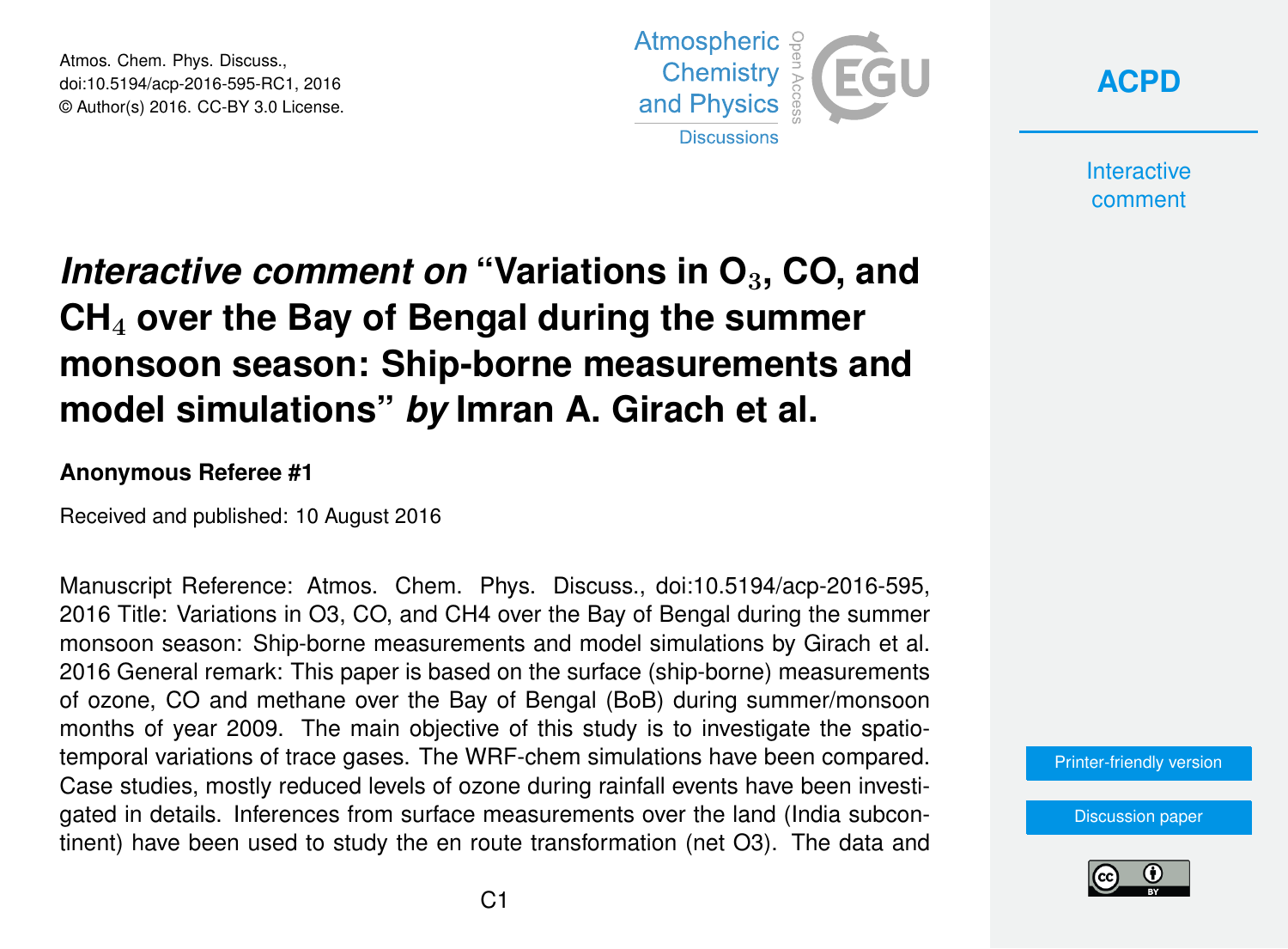analysis is good but the discussion needs somewhat better and concrete interpretation. The paper may be accepted but following aspects need improved or more considerations. (1) Dividing BoB in regions southern, central and north, etc. is not impressive as transport of air mass is highly variable. I agree with categorization based on the trajectories. Characterizing the air masses measured over coastal and open oceans are valuable. (2) Significant data measured during the stationary phase (of ship) has been used. Typically, researchers reject such data. I think data measured during this period should not be used. (3) En route transformation of ozone has been assessed with reference to several station based measurements over the land. Instead of relying on observations, model data should be used/compared to estimate the en-route transformation of ozone. (4) Methane data have been overlooked, or else, can be removed from the draft. (5) There are too many Figures (16), some data plots are repeated. Therefore, improved representations of figs and tables are also required. (5) There is scope of improving English. Excessive use of "WE" "OUR" "FIRST", etc. is not desirable. Following detailed and specific comments should be considered.

Abstract:

Page 1, Line 32-33 "simulations for a low-O3 event on August 10, 2009.............transporting ozone-rich airmasses" This sentence seems contradictory as low -ozone is explained by transport of ozone rich air?

Introduction:

Page 2, Line 64 "The marine regions adjoining South Asia, despite being far from direct anthropogenic activities," It is not really true, marine regions of AS and BoB are surrounded by polluted land of SEA and SA. If authors like to convey that there are no significant emissions (except ships) then it is well understood and do not require to mention "despite being far from...."

Page 3 line 69: "The airmasses exposed to ......" better to rewrite , "exposed " is not an appropriate choice.

**[ACPD](http://www.atmos-chem-phys-discuss.net/)**

**Interactive** comment

[Printer-friendly version](http://www.atmos-chem-phys-discuss.net/acp-2016-595/acp-2016-595-RC1-print.pdf)

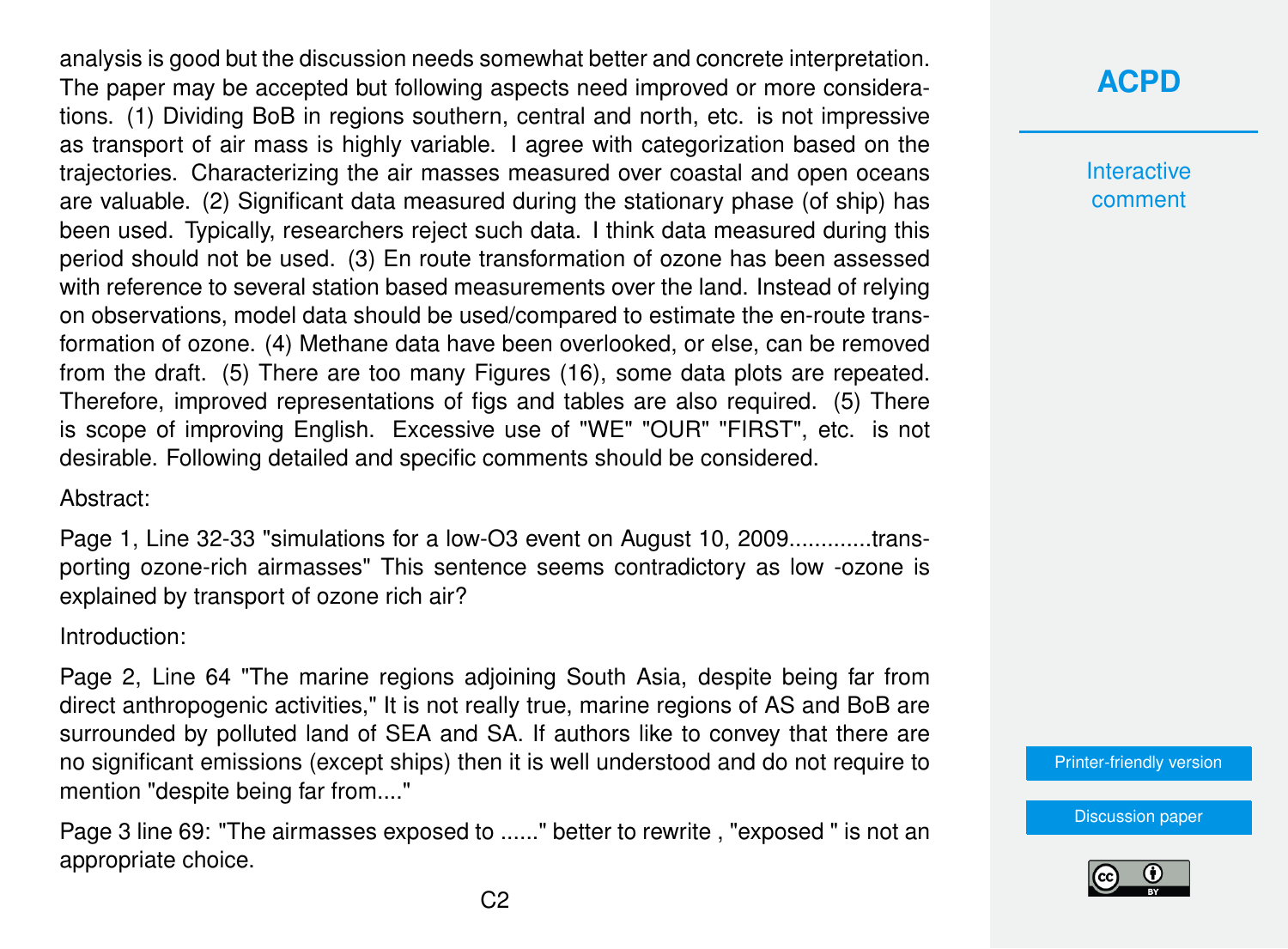Page 3 Line 70-72: "In situ measurements over the.....transformation." This is not well written , please re-write.

Page 3, Line 81-83: "Both the export of ......transport of ...synoptic scale dynamics and monsoonal circulations" This is not well written what is the difference (scientifically) between export and transport.

Page 3, Line 85: "highly conducive for the accumulation of trace species". It is not clear , do the outflows from continents stop over BoB? I mean ACCUMULATION is not an appropriate choice?

Page 3, Line 96: "and an unnamed campaign" this does not sound good, write under "other campaigns "etc.

Pag3, Line: 103 ", which influences the oxidation capacity of the atmosphere" This is not required, in other seasons oxidation capacity can also be influenced due to higher levels of VOCs. So it is not unique for this season.

Pag4, Line: 106 "remote sensing of.." here, there is no need to give examples of TES or AURA, it is in general true for any remote sensing technique.

Page4, Line: 114-115 and elsewhere

"spatial and temporal variations in ozone" should be "spatial and temporal variations of ozone"

Page4, Line: 117 "We investigate ...we have ..greater detail." Please re-write "we" has come twice?

Page4, Line: 118-120: This may be deleted

2. The cruise track and background conditions.

Page 4, Line 123-124: Revise as "Figure 1 shows the cruise track of the Oceanic Research Vessel (ORV) Sagar Kanya during the CTCZ campaign (cruise number SK- **[ACPD](http://www.atmos-chem-phys-discuss.net/)**

**Interactive** comment

[Printer-friendly version](http://www.atmos-chem-phys-discuss.net/acp-2016-595/acp-2016-595-RC1-print.pdf)

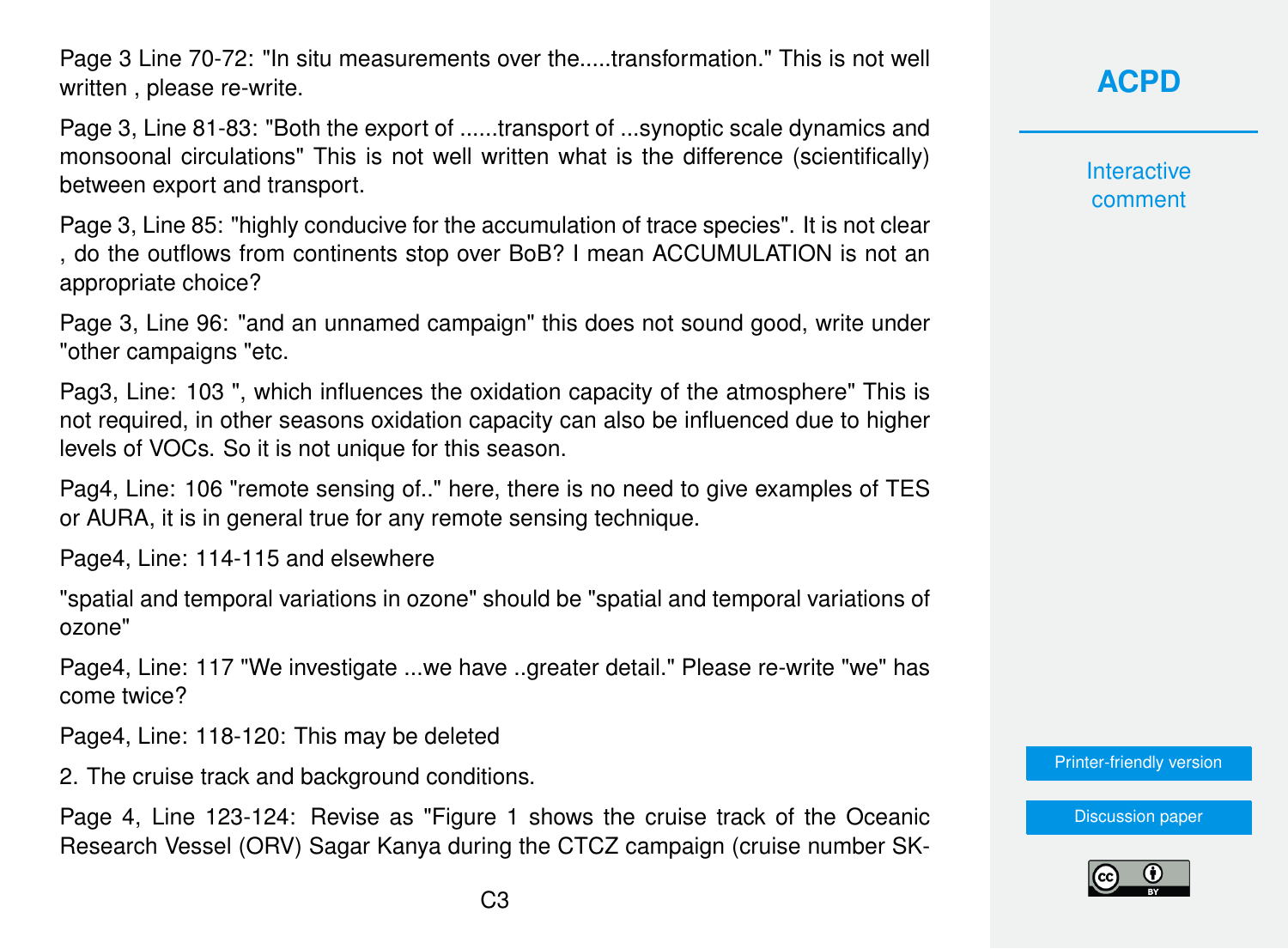261).

This section is partly explained in a rather lengthy caption (Fig1). Try to adjust most explanations in this text sections but not in captions.

"To take time series measurements, the ship was kept stationary at 89 $\degree$  E, 19 $\degree$  N for fifteen days (July 22 to August 06, 2009)."

Usually researchers reject the measurements when ship is stationary , as it is proved that exhaust from ship influences the measurements of trace constituents. An explanation is required how it is ensured that ship's exhaust did not influence measurements around the measurement location?

Line 129-131: "The average prevailing wind patterns at 925 hPa during the cruise period are obtained from NCEP/NCAR reanalysis (http://www.esrl.noaa.gov/psd; Fig. 1). The prevailing westerly or south-westerly winds are conducive for the transport of ozone and its precursors from the Indian landmass to the BoB during the summer monsoon season." revise as here: "The average wind pattern at 925 hPa (NCEP/NCAR reanalysis; http://www.esrl.noaa.gov/psd) during the cruise period is shown in Figure 1. The prevailing westerly and southwesterly winds transport ozone and its precursors from the Indian landmass to the BoB during study period."

Line 133: Phase B (INTEX-B), Does this correspond to Indian summer season?

Line 134: Relatively high NOx emissions are located over parts of eastern and southern India.? This is arguable if compared with emissions over IGP and western India (which is not shown). So change the sentence accordingly.

3. Experimental details and data

Page 5, Line 146 "This instrument was based on the principle.." something like this is better "This instrument works on the principle.." Page 5, Line 135-154 "Trace gas measurements affected by the ship exhaust ....." This is the issue when ship is stationary, irrespective of wind direction.

**[ACPD](http://www.atmos-chem-phys-discuss.net/)**

**Interactive** comment

[Printer-friendly version](http://www.atmos-chem-phys-discuss.net/acp-2016-595/acp-2016-595-RC1-print.pdf)

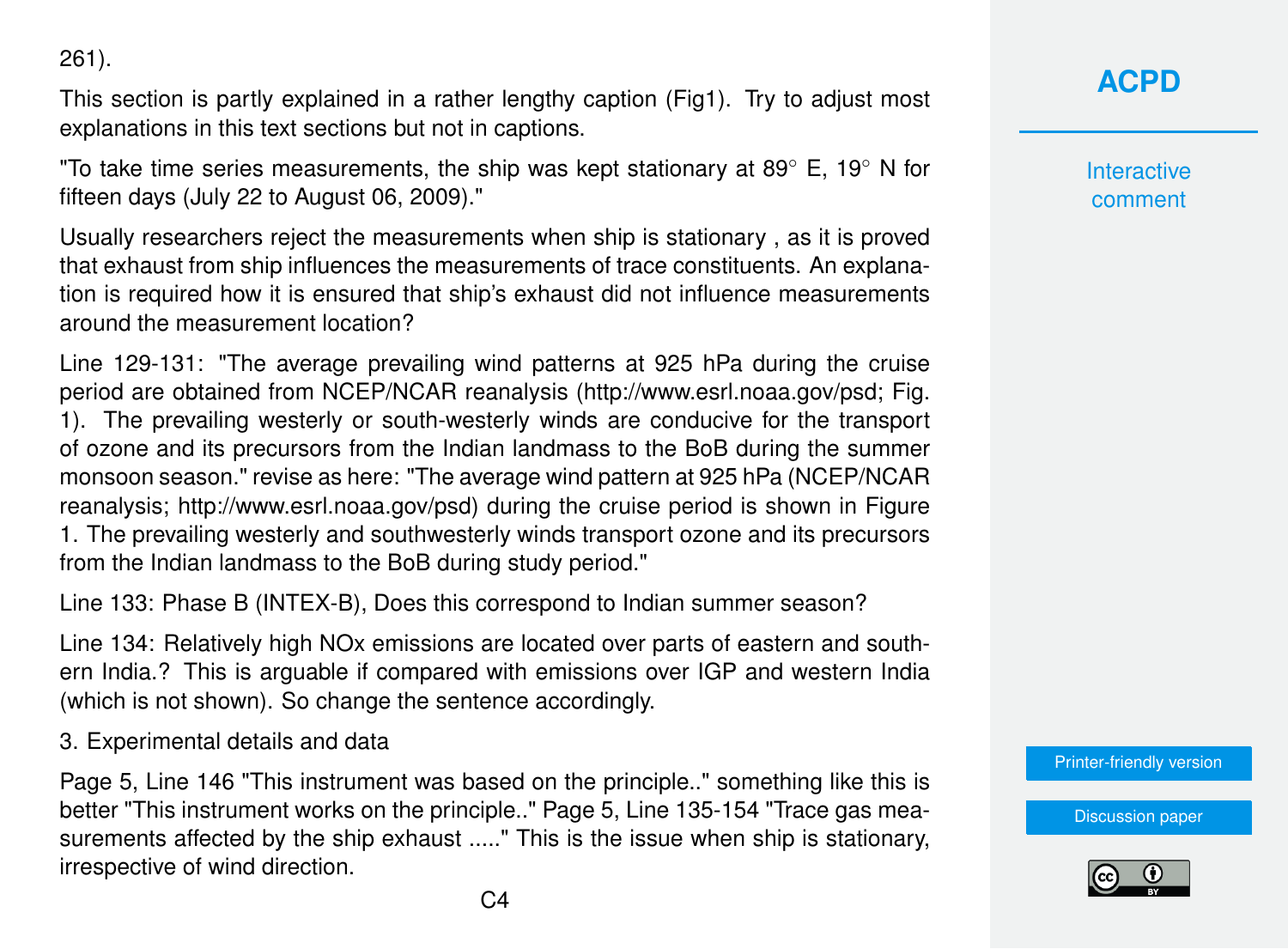Page 5, Line 164-165 following should be better "at 5-minute of integration time using an automatic weather..."

So far, it is not clear why measurements at Thumba, Thiruvananthapuram have been discussed in this draft. Objective of using the Thumba data is missing.

5. Results and Discussion

Page 6 Line 205: "period of the summer monsoon season" can be deleted. "summer season" is being repeated again and again.

Page 6 Line 206-207: revise as here

"The mixing ratios of trace gases show large spatio-temporal variations over the BoB."

Page 6 Line 207-209: can be summarized as "Levels of O3 and CO varied in the ranges of 8-54 nmol mol-1 (with average of  $29.7\pm6.8$  nmol mol-1) and 50-198 nmol mol-1 ( average of 96±25 nmol mol-1), respectively. "

Page 7, line 220-221: " In addition to sailing across the BoB....." use of stationary ship data is questionable, strong justification is required or remove this data.

Page 7, line 238-242: " Similar variations in O3 mixing ratios and residence time over continental India indicate the influences of transport from ................. and en route photochemistry."

This does not go well. In this paper, it is explained that there is en route formation of ozone, so ozone is formed also over the oceanic region. Therefore this relationship study between residence time (over land) and a secondary species is meaningless. However, to some extent it is meaningful for primary pollutants such as CO and also for CH4. These processes: source strengths, vertical mixing or dilution, and en route photochemistry (or their variability) are not occasional but are continuous. Therefore, and overall, consistent discussion using the residence time calculation is required. It is expected to see best relation between CO and residence time, at least better than O3.

**[ACPD](http://www.atmos-chem-phys-discuss.net/)**

**Interactive** comment

[Printer-friendly version](http://www.atmos-chem-phys-discuss.net/acp-2016-595/acp-2016-595-RC1-print.pdf)

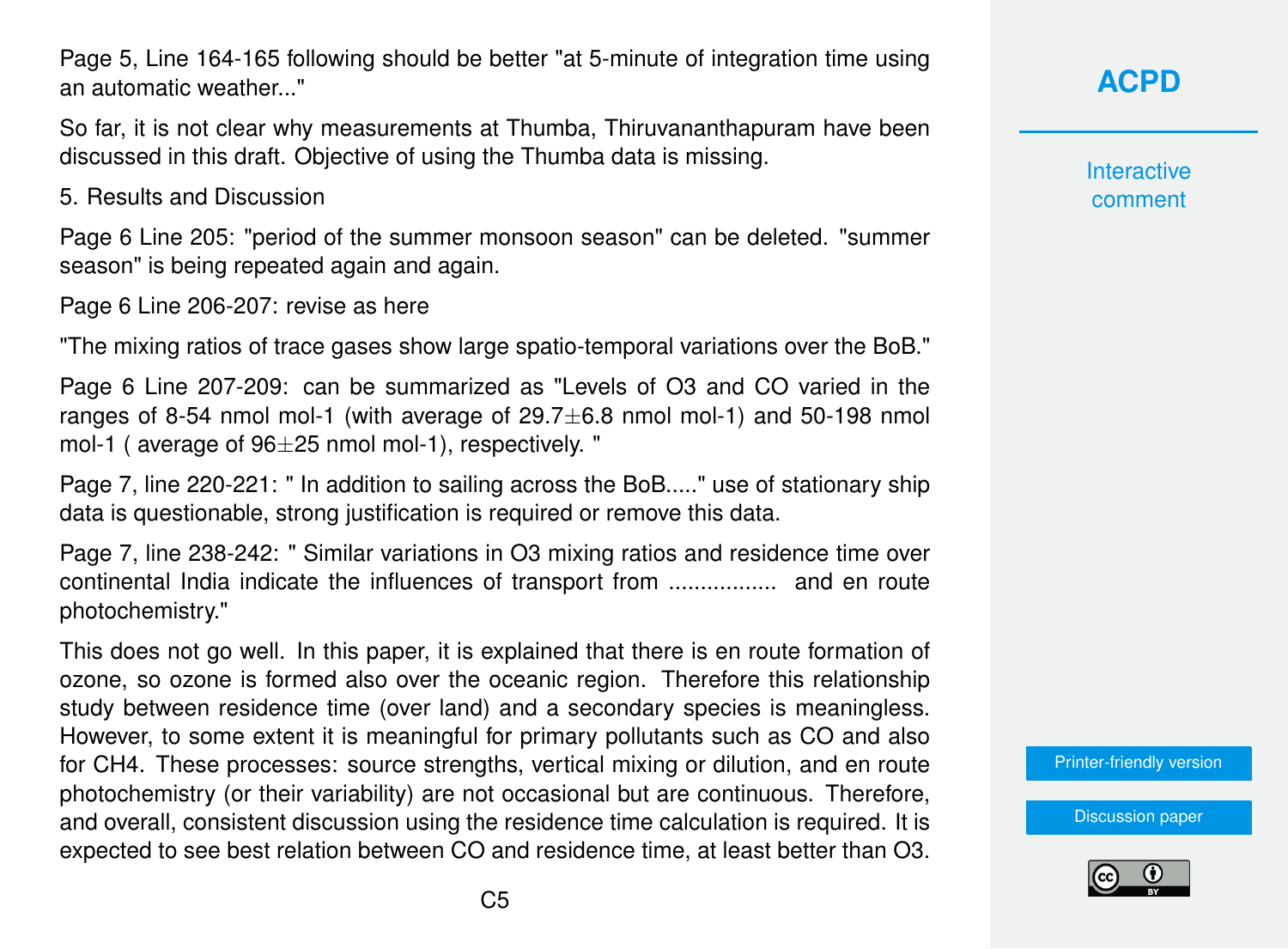Why CH4 is not influenced by the change in residence time?

Page 7-8, line 250-287: This discussion should be shortened, this lacks completeness. All inferences have been derived using two point measurements at Thumba and Anantpur. I feel, if model is doing good job then rely on model data for such discussion. Otherwise question may arise ; 1. Os the distribution of ozone and southern India homogeneous over central/southern India? 2.Is en-route transport from India the only factor controlling ozone over BOB? downdraft of O3-rich/poor air, or transport from other regions such as SEA are not relevant? Therefore, detailed discussion insightful analysis is required, otherwise, just shorten this part. 5.2 WRF-Chem simulations:

Throughout the draft: It is not nice to see frequent use of "we", "our" and "first time". please try to minimize the use of such words.

Page 9, line 292-293: "variations in the meteorological parameters simulated by the model are briefly evaluated" This analysis is beyond the scope of this paper, I suggest to remove Figure 8.

Page 9, line 312: " that is the mean value subtracted from the mean diurnal pattern,.." This is not clear?

Page 9, line 315: "Ship exhaust contaminated the observations for a period of time between 5 to 14 hours long;.." Here is the entire issue of using stationary data. Questions: How it is ensured that rest of hours were not impacted by ship exhaust? why this period (5-14 hr) is fixed on each day? Second, how about residual air mass (aging of ship exhaust), which can definitely change photochemistry of O3 during rest of the hours. Suggestion: Do not use stationary phase data, you have got great deal of other results to focus on.

Page 10, line345-346: "We suggest that, in the presence of ozone-poor airmass aloft, a downdraft would result in reductions in surface ozone mixing ratios." This is reasonable but if mid-troposheric air (typically O3 higher than at surface) is down-drafted then one

## **[ACPD](http://www.atmos-chem-phys-discuss.net/)**

**Interactive** comment

[Printer-friendly version](http://www.atmos-chem-phys-discuss.net/acp-2016-595/acp-2016-595-RC1-print.pdf)

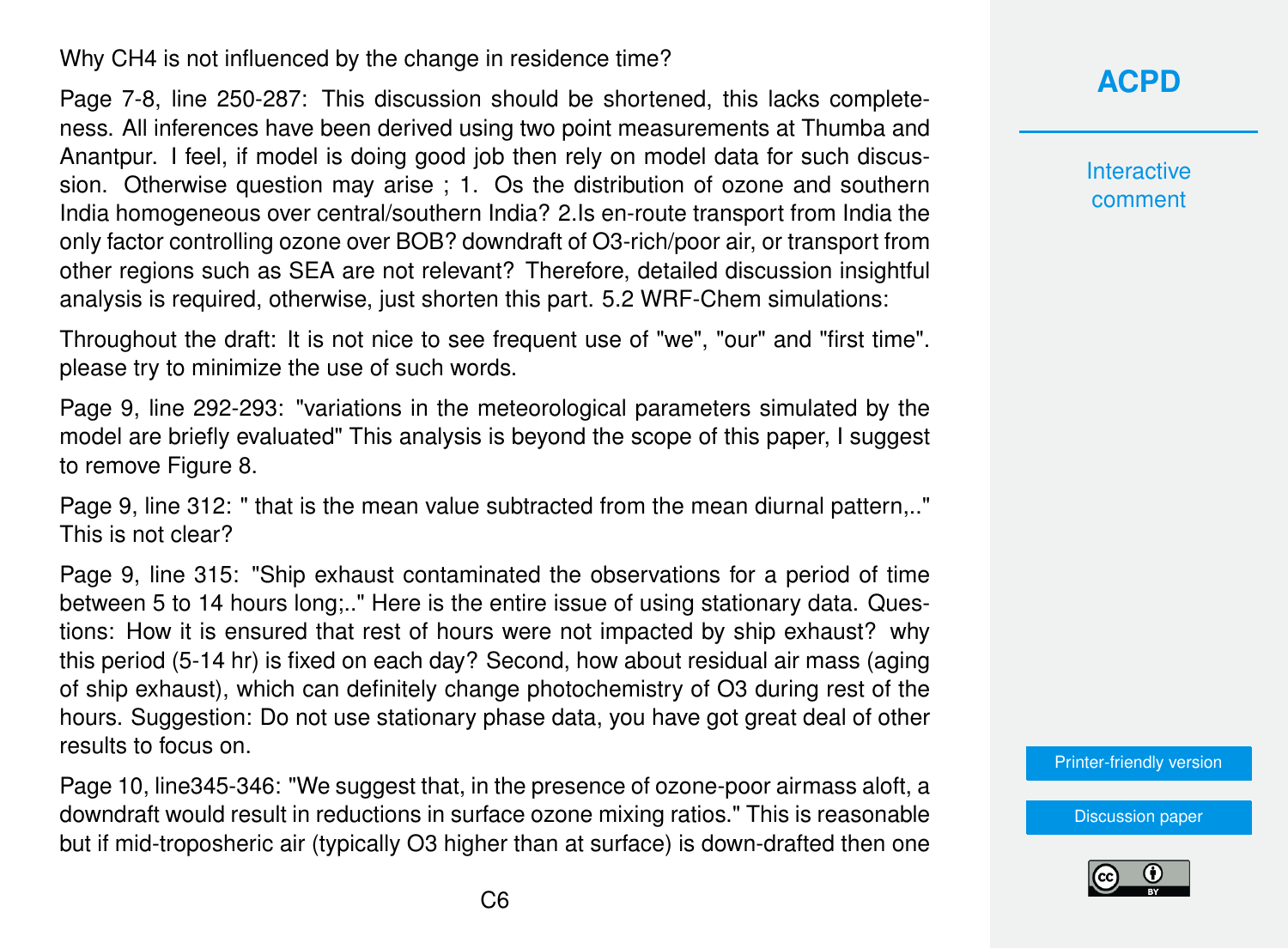may have opposite scenario. This needs to be mentioned.

Page 12-13, line 432-442: The cause of seasonality is explained in very general terms, and these are well known. Or at least new insights have not been presented about the seasonality .I suggest to remove this part.

Table: Table1: Only references are not enough. Please prove unique/salient features of the option for different atmospheric processes in second column and third can be used for the references. Little more elaborated table is required which will justify the options used for atmospheric processes.

Table 2: Revise as here: "Table 2. A comparison of average surface O3 mixing ratios measured at various sites during summer monsoon period.\*boundary layer ozone over the Arabian Sea. " Also Arrange the Table properly, for example, Ahmedabad data are coming at 3 different rows. Better to show "mean +/-1-sigma format" rather showing mean and 1-sigma in two different columns.

Table 4: Last row "No name" , better leave it blank

Figure 1. Caption is very lengthy. What is the unit of wind speed (m/s)? Is NOx data corresponding to period of observations? Revise the map so that NOx emission over entire (southern/central) continents is covered. This is required as back trajectories pass through the beyond the domain shown in present map.

Figure 2. Revise the map as suggested for Figure1 (to show the distributions of trace gases over entire southern and central India).

Figure 4. The color scale should be further resolved (1km is not good enough, at least 500m would be better), as I only see the red (mostly). Also show symbol along the trajectories for each back day. This will help to understand "residence hour" calculation.

Figure 5. Why UT is used in time series plot, while LT is used in a diurnal plot? Better to use LT in all plots (other figures also). Again captions are too long, legends and colors are good enough, no need to mention or repeat same in text (caption).

**[ACPD](http://www.atmos-chem-phys-discuss.net/)**

**Interactive** comment

[Printer-friendly version](http://www.atmos-chem-phys-discuss.net/acp-2016-595/acp-2016-595-RC1-print.pdf)